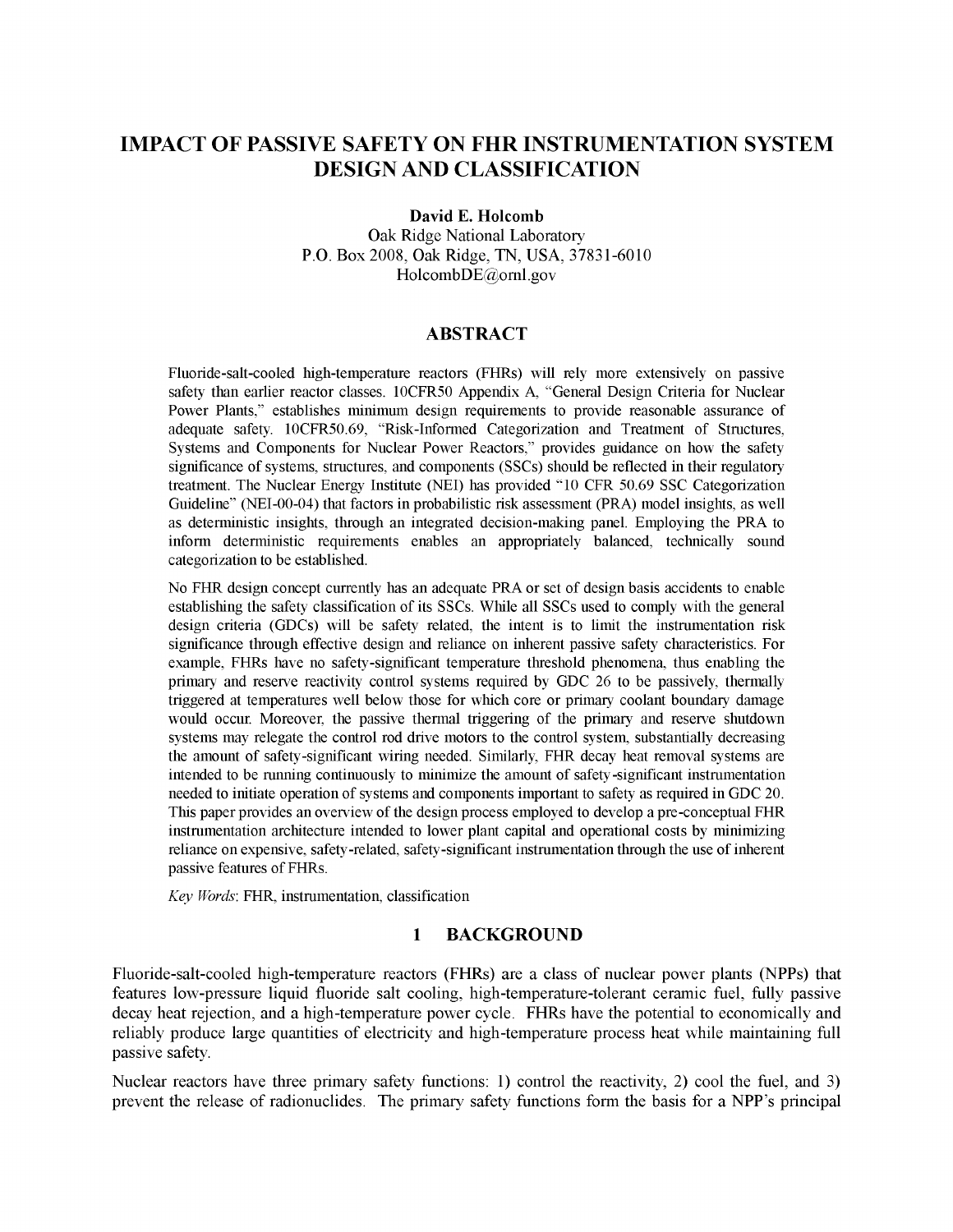design criteria. The principal design criteria establish the necessary design, fabrication, construction, testing, and performance requirements for structures, systems, and components (SSCs) important to safety. 10CFR50 Appendix A, "General Design Criteria for Nuclear Power Plants," establishes the minimum requirements that must be met to obtain permission to operate an NPP in the United States. The differences between the requirements to perform safety functions at FHRs and light-water-cooled reactors (LWRs) provide the basis for the distinctive elements of FHR SSCs.

LWRs employ two measures to demonstrate achievement of the quantitative health objectives derived from the U.S. Nuclear Regulatory Commission's (NRC's) safety policy goals [1]. The first of these, the large release frequency (or large early release frequency), is directly applicable to FHRs. The second measure (core damage frequency) could be employed at FHRs, as fuel damage is required to release radionuclides (other than tritium) into the environment. Core damage provides an indication of increasing probability of releasing radionuclides into the environment. For LWRs the fuel cladding is the most vulnerable barrier in the series of barriers preventing radionuclide release. In contrast, FHR fuel is highly thermally robust, and FHRs lack threshold phenomena in their temperature or heat transfer that would lead to fuel damage. For FHRs the reactor vessel is the most vulnerable radionuclide containment layer. Employing reactor vessel failure frequency as the second measure to demonstrate achievement of the quantitative health objectives maintains alignment with the LWR regulatory approach. An FHR's guard vessel, employed to keep the fuel and decay heat removal heat exchangers covered with coolant salt even in the event of reactor vessel failure, provides defense-in-depth to ensure that the substitution is conservative.

FHRs have hundreds of degrees of margin to either fuel damage or coolant boiling. FHRs are lowpressure systems and consequently lack mechanisms to cause dispersion of radionuclides in the case of accidents that breach containment layers. Consequently, FHRs will have a thinner primary coolant boundary and containment walls. While the melting point of the primary containment alloy is hundreds of degrees above normal operating temperature, the combination of time, elevated temperature, and stress could result in unacceptable mechanical distortion (creep) when operated substantially beyond design conditions. It should be noted that mechanical distortion beyond that prevented by the guard vessel would be required to cause ductile failure (loss of radionuclide containment or uncovering decay heat removal heat exchangers) of the reactor vessel under hydrostatic load. FHRs have substantially lower power density than LWRs and a substantial thermal mass in the reactor vessel, resulting in much slower accident progression rates. Further, the radionuclide release source term for FHRs as a result of defective or damaged fuel is much lower than that of an LWR due to the strong radionuclide retention by the primary coolant.

The containment and vessel size cost dependence will be much less for FHRs than high-pressure systems. Consequently, FHRs will likely have larger containments and vessels than equivalent power LWRs. The additional space will enable simplified maintenance, decreased dose to the vessel, as well an increase in the amount of coolant above the core in-vessel. FHRs will require a separate external missile shield, as their low-pressure radionuclide containment layers will not withstand high external loads. Locating the reactor partially below grade will provide the majority of the impact shielding. However, to minimize excavation costs, FHRs will be partially above grade. The above-grade portion of the nuclear island will be covered with a soil berm to provide impact shielding.

The normal operations radiation environment within containment will be more severe in FHRs than in LWRs due to the larger amount of short half-life  $(< 30$  seconds) activation products at FHRs. Fluorine-19 has significant neutron cross sections for radioactive capture, proton, and alpha emission, all of which result in energetic gamma rays. Moreover, the thinner primary coolant boundary walls will provide less gamma shielding. FHRs, thus, will need to include additional gamma-ray shielding between the primary coolant and sensitive electronics. Also, any near-containment environments intended for human occupancy during operation will require gamma shielding.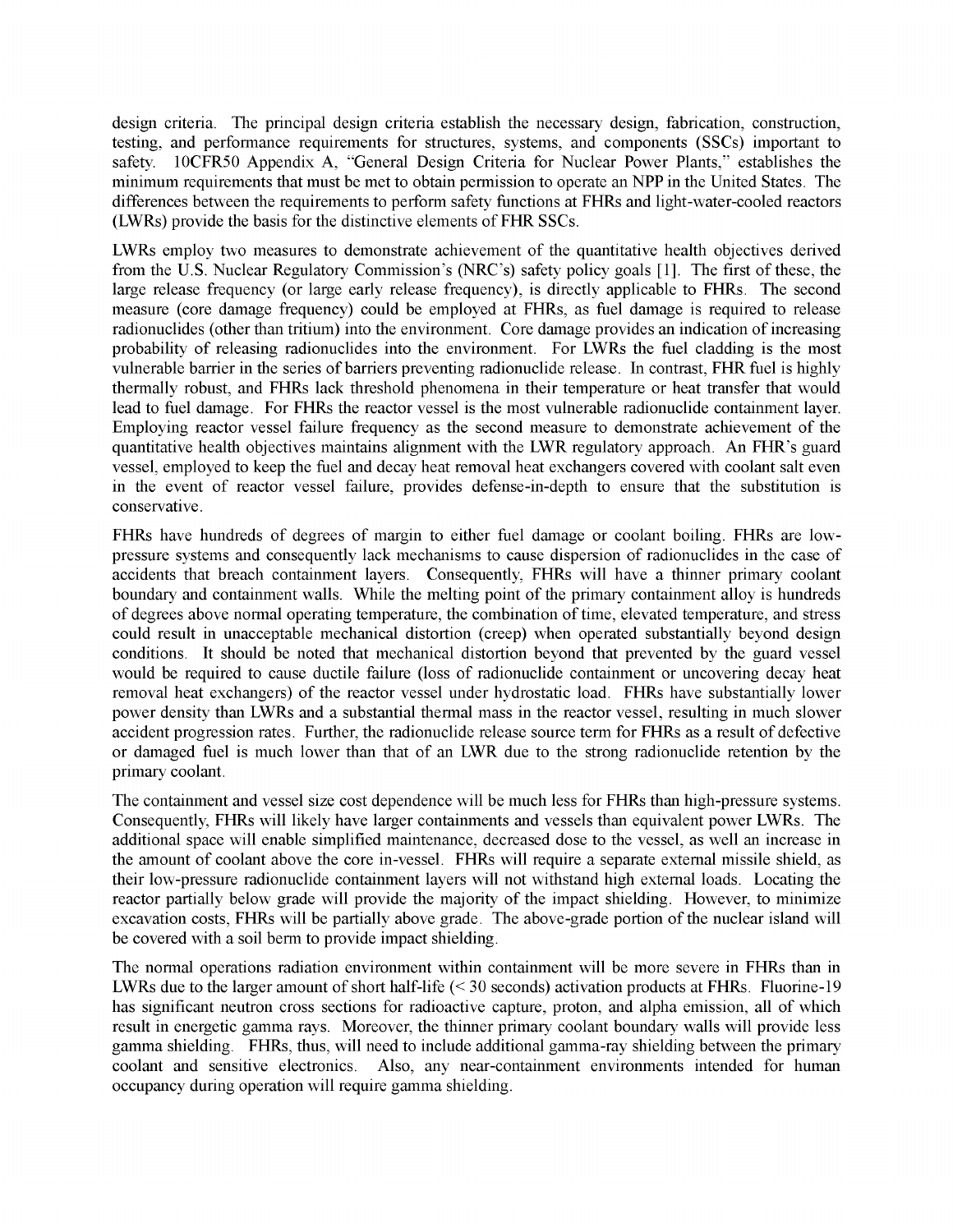FHRs will generate substantially more tritium than LWRs due to neutron interactions in the primary coolant. At high temperatures, tritium rapidly permeates through structural alloys. Consequently, an FHR's containment gas cleanup system will need to include tritium trapping. Also, tritium stripping from the primary coolant as well as blocking from transport through the primary-to-intermediate heat exchanger will likely be required.

No FHR yet has a complete design. To the extent possible, the discussion presented in this paper is kept at a high level and would pertain to any FHR. The advanced high-temperature reactor (AHTR) is employed as an example when more specific information is required [2].

## **2 INTRODUCTION**

As with any NPP, the overall function of an FHR's instrumentation system is to provide the information necessary to safely and effectively operate the plant over its entire lifetime under the full range of conditions it may experience. Measurements include process conditions (both online and during outages), component health, accident progression monitoring, and post-accident condition monitoring.

While the primary safety requirements of all nuclear reactors are the same, the characteristics of FHRs are different from LWRs. Consequently, the requirements for particular SSCs and their safety significance will be markedly different between the reactor classes. FHRs lack the threshold events corresponding to reactor power and/or heat transfer (e.g., departure from nucleate boiling, pellet-clad interaction, boiling stability, etc.) that are characteristic of large LWRs. On the other hand, the decay heat removal systems for FHRs are much more vulnerable to loss of functionality by freezing than those of LWRs.

This paper focuses on the impact of FHR characteristics on its instrumentation system design and classification. Specific FHR instrumentation technology requirements derive from their performance requirements. For example, the required accuracy and response time of the primary loop temperature and mass flow measurement arise from the necessity of knowing the thermal power generation rate to facilitate efficient power cycle operation, provide assurance of core cooling, and enable calibration of the neutron-based power measurements. The United States has a compliance-based, deterministic nuclear power regulatory system. The regulations provide the acceptance criteria for the plant design. Experience with LWRs provides guidance on the aspects of nuclear power instrumentation that have proven to be expensive and/or burdensome.

FHRs feature full passive safety and, thus, do not require active response over any time period for even beyond-design-basis events with nontrivial probabilities (e.g., apart from meteorite strikes, acts of war, etc.) to prevent reactor vessel failure or large radionuclide release. However, ensuring that safety-related SSCs remain capable of performing their functions is a safety-related activity performed by the instrumentation. Also, an FHR's instrumentation may provide information necessary to prevent fuel damage during non-power activities (e.g., to prevent fuel-handling machines from mechanically damaging fuel assemblies). A key distinction arising directly from the lack of required active response is that the instrumentation does not provide information necessary to perform actions necessary to comply with the general design criteria (GDCs). Specifically, instrumentation is not required to directly support protection functions.

FHRs will seek to employ their passive safety features to comply with safety regulations in the most transparent, cost-effective manner possible. A key element to the FHR strategy to decrease the cost of compliance is to use the existing NRC licensing framework and not to depend upon making conceptual changes to the safety arguments that would require deviations from established precedent, thereby minimizing licensing risk. The combination of the inherent FHR safety characteristics along with the conceptual underpinnings of existing licensing requirements on fundamental safety concepts enables FHRs to avoid requiring exceptions to established regulatory principles. Nevertheless, the specific wordings of NRC's regulations are based upon ensuring the safety of large LWRs. Consequently, the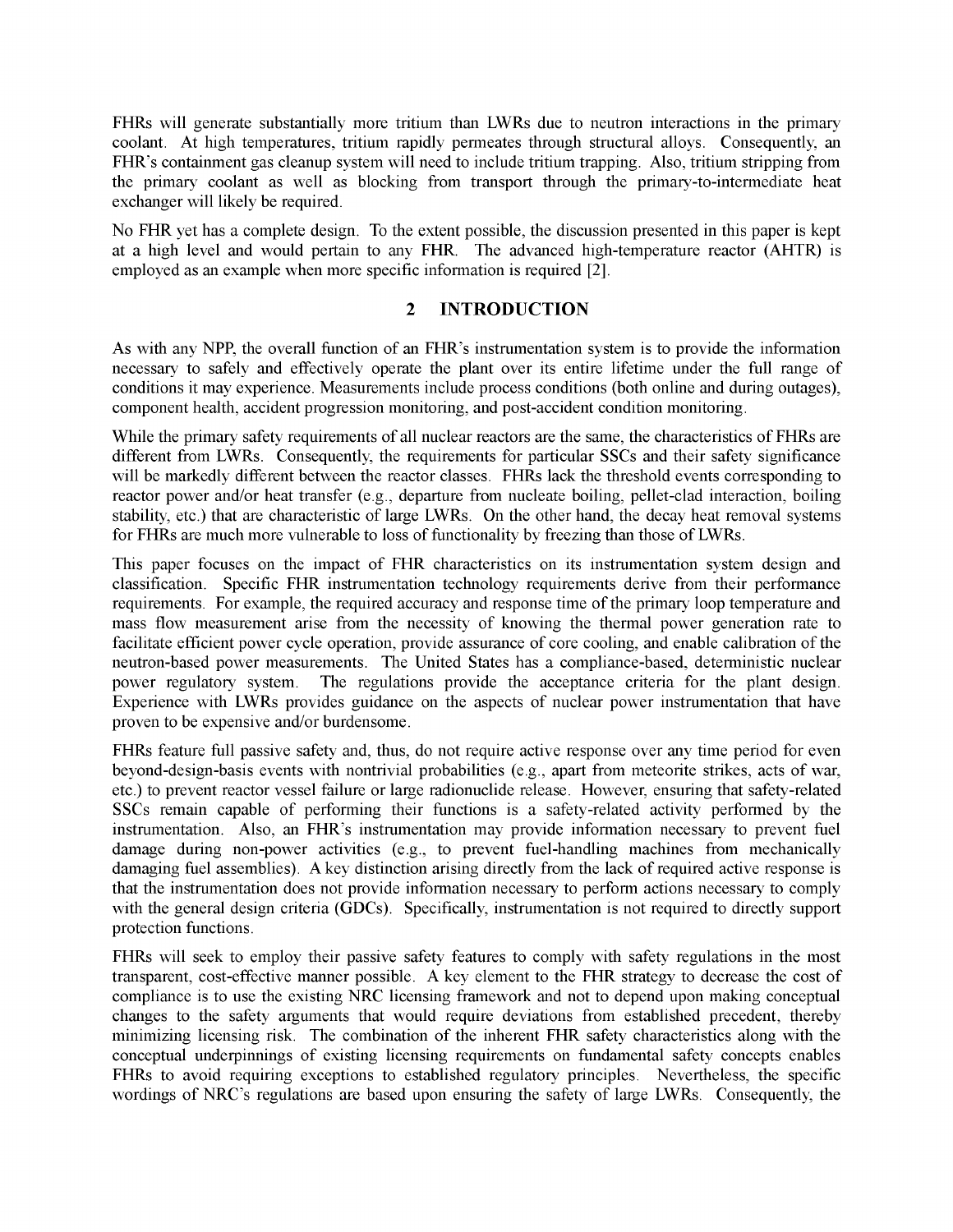licensing of FHRs will be facilitated by NRC's ongoing process to develop technology-neutral GDCs and eventually FHR-specific design review guidance.

FHR anticipated operational occurrences (AOOs), design basis accidents (DBAs), and beyond design basis accidents have not yet been established, nor has a design specific probabilistic risk assessment (PRA) been developed. Consequently, specific instrumentation performance and environmental tolerance requirements are not yet possible. However, the general plant layout and basic mechanical configuration of the AHTR have been developed. An early phase FHR instrumentation system description is, thus, now possible, although it will require updating as the reactor concept matures and the accident performance requirements are analyzed.

Qualification of instrumentation for application in a nuclear safety system is both expensive and timeconsuming. Minimizing the amount of specialized, safety-significant instrumentation in first-of-a-kind power plants is also important due to the lack of a preexisting supplier base. Lacking an existing market, commercial instrumentation suppliers typically cannot justify the expense of developing and maintaining qualified, specialized instrumentation products. Digital instrumentation with its characteristic internal complexity has proven challenging to introduce into LWR safety systems largely due to the necessity of providing high assurance of its correct operation. The self-diagnostics and on-line monitoring provided by high-quality, industrial-grade digital instrumentation enable it to be both more reliable (albeit less provably so) and substantially less expensive than dedicated nuclear-safety-grade instrumentation. The complexity challenge of digital instrumentation and control (I&C) continues to be a significant issue at NPPs. The application of high-quality digital systems (that lack complete proof of correctness) in all other safety-significant industries has resulted in substantially improved safety performance. Consequently, FHRs will seek to employ high-quality industrial instrumentation where their passive safety enables decreasing the required level-of-proof of correct operation.

Installing, and eventually replacing, control cables at NPPs is expensive. Cables cross construction module boundaries and, thus, have to be installed in situ. Moreover, cables are buried within fire protection materials, preventing easy access. Consequently, a strong economic incentive exists to minimize the amount of control cable. LWRs traditionally have employed point-to-point wiring between safety-related instruments and instrument racks located outside of containment. Modern LWR designs have largely transitioned to safety-grade digital networks to minimize the amount of safety-grade wiring. FHRs will continue the wiring reduction trend and will introduce additional communication techniques and technologies to further reduce costs. Technologies such as all ceramic and metal optical fibers to avoid the long-term aging of organic insulators, wireless, and communications over power leads are anticipated to be more broadly deployed at FHRs both due to general technology advancement and the relaxed requirements enabled through passive safety and slowly progressing accidents.

This paper is organized to first describe the risk-informed instrumentation aspects of the SSC categorization process and then the instrumentation required to comply with specific GDCs. Next, the instrumentation's role in accommodating AOOs and DBAs (NUREG-0800 Chapter 15) and in responding to severe accidents (NUREG-0800 Chapter 19) is then described. The paper concludes with an overview of the major development issues that need to be resolved to create a licensable instrumentation architecture for FHRs.

## **3 EVALUATION**

## **3.1 Categorization**

An FHR's reactivity control systems, decay heat removal systems, and radionuclide containment boundaries will be composed of safety-related SSCs that perform safety-significant functions. At FHRs all of these primary safety functions are intended to be performed passively, without requiring operator or active system intervention at any time. The principal safety-related function of FHR instrumentation is to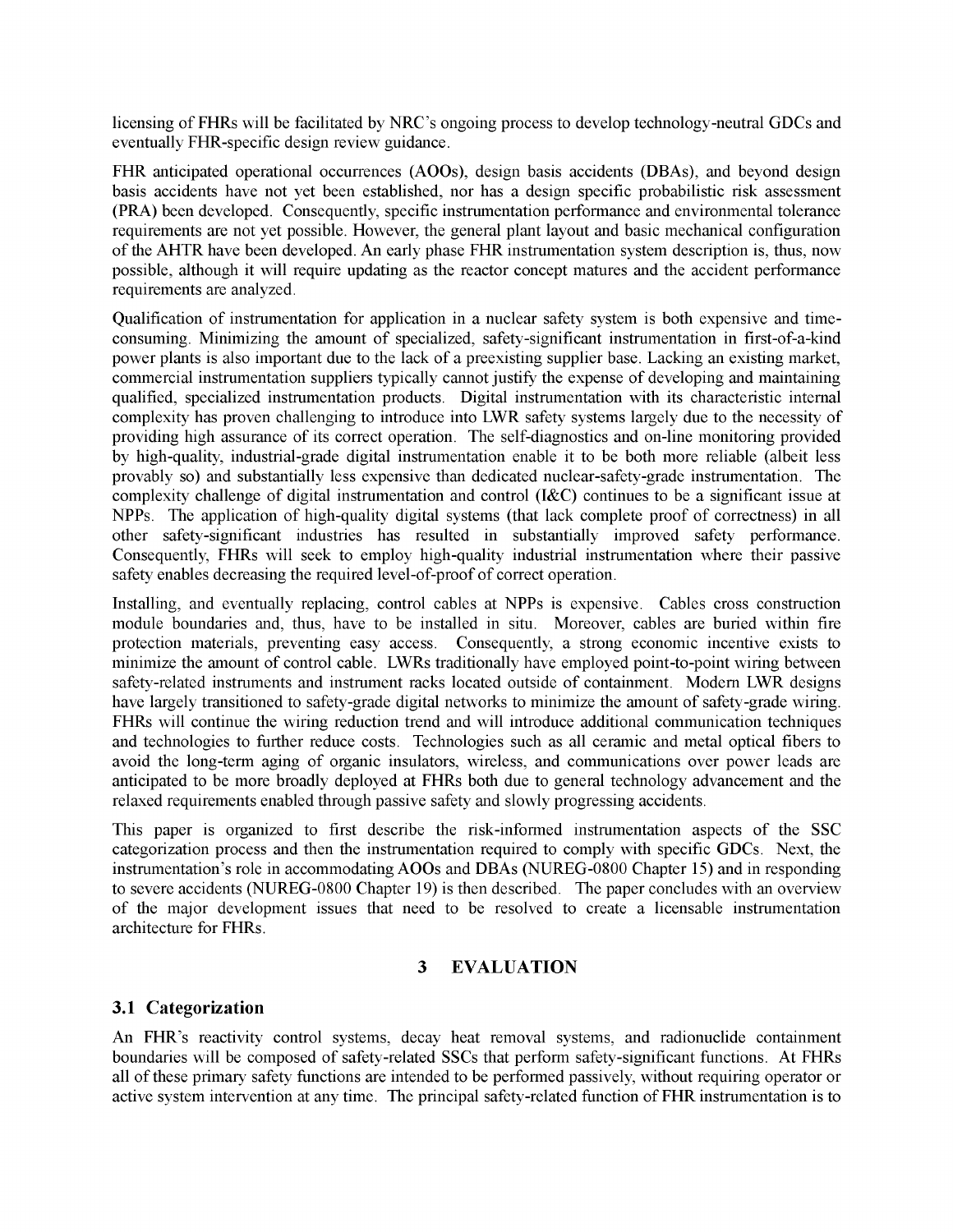monitor the condition of the SSCs that perform safety functions. For example, the reserve negative reactivity insertion system in the AHTR design employs inert gas accumulators to drive poison salt into the reactor inlet plenum in the event of a large over-temperature accident. Instrumentation will be employed to monitor the accumulator pressure, as the system will not function properly without adequate driving pressure. The pressure monitoring instrumentation classification, thus, hinges on the safety significance of the pressure monitoring function.

10CFR50.69, "Risk-Informed Categorization and Treatment of Structures, Systems and Components for Nuclear Power Reactors," subdivides SSCs into four categories.

- RISC-1—SSCs that are safety related and perform safety-significant functions.
- RISC-2—SSCs that are non-safety related and perform safety-significant functions.
- RISC-3—SSCs that are safety related and perform low safety-significant functions.
- RISC-4—SSCs that are non-safety related and perform low safety-significant functions.

10CFR50.69 defines a safety significant function as one whose degradation or loss could result in a significant adverse effect on defense-in-depth, safety margin, or risk. A key FHR design objective is to avoid requiring the instrumentation to provide information necessary to perform safety-significant functions as all FHR safety-significant functions are to be performed passively.

Applying 10CFR50.69 begins with developing a plant-specific PRA. As even a high-level PRA is not yet available for the FHRs, no definitive SSC classification can yet be made. All of the instrumentation classification discussed in this paper remains at an engineering estimate level of maturity and is intended to assist in the design development process rather than to support any licensing action.

The functional importance of SSCs is determined by evaluating the plant responses to initiating events (internal and external). A comprehensive set of initiating events for FHRs is not yet available, nor is a plant master logic diagram. However, a preconceptual plant layout for the AHTR has been developed, and the general plant response to postulated initiating events has been preliminarily assessed.

## **3.2 GDC Compliance**

The introduction of 10CFR50 Appendix A indicates that the GDCs are intended to be generally applicable to different types of NPPs to provide guidance in establishing the principal design criteria for other reactor classes. Several of the LWR GDCs include instrumentation and/or measurements. The text of GDCs that call for measurements is provided next along with the anticipated FHR approach to compliance.

Criterion 13—Instrumentation and Control.

*Instrumentation shall be provided to monitor variables and systems over their anticipated ranges for normal operation, for anticipated operational occurrences, andfor accident conditions as appropriate to assure adequate safety, including those variables and systems that can affect the fission process, the integrity of the reactor core, the reactor coolant pressure boundary, and the containment and its associated systems. Appropriate controls shall be provided to maintain these variables and systems within prescribed operating ranges.*

FHRs will include instrumentation to measure the plant processes and systems. However, FHRs will monitor different variables from LWRs to ensure adequate safety due to the different reactor properties. FHRs are not significantly vulnerable to fuel temperatures or power distributions, and an increase in primary coolant temperature is only significant to the extent it results in accelerated vessel creep. Thus, upon initial consideration, few, if any, of the normally monitored LWR variables appear to be safety significant. On the other hand, an FHR's passive safety is dependent on the functionality of its passive decay heat removal loops in the event that its non-safety-related active primary and maintenance cooling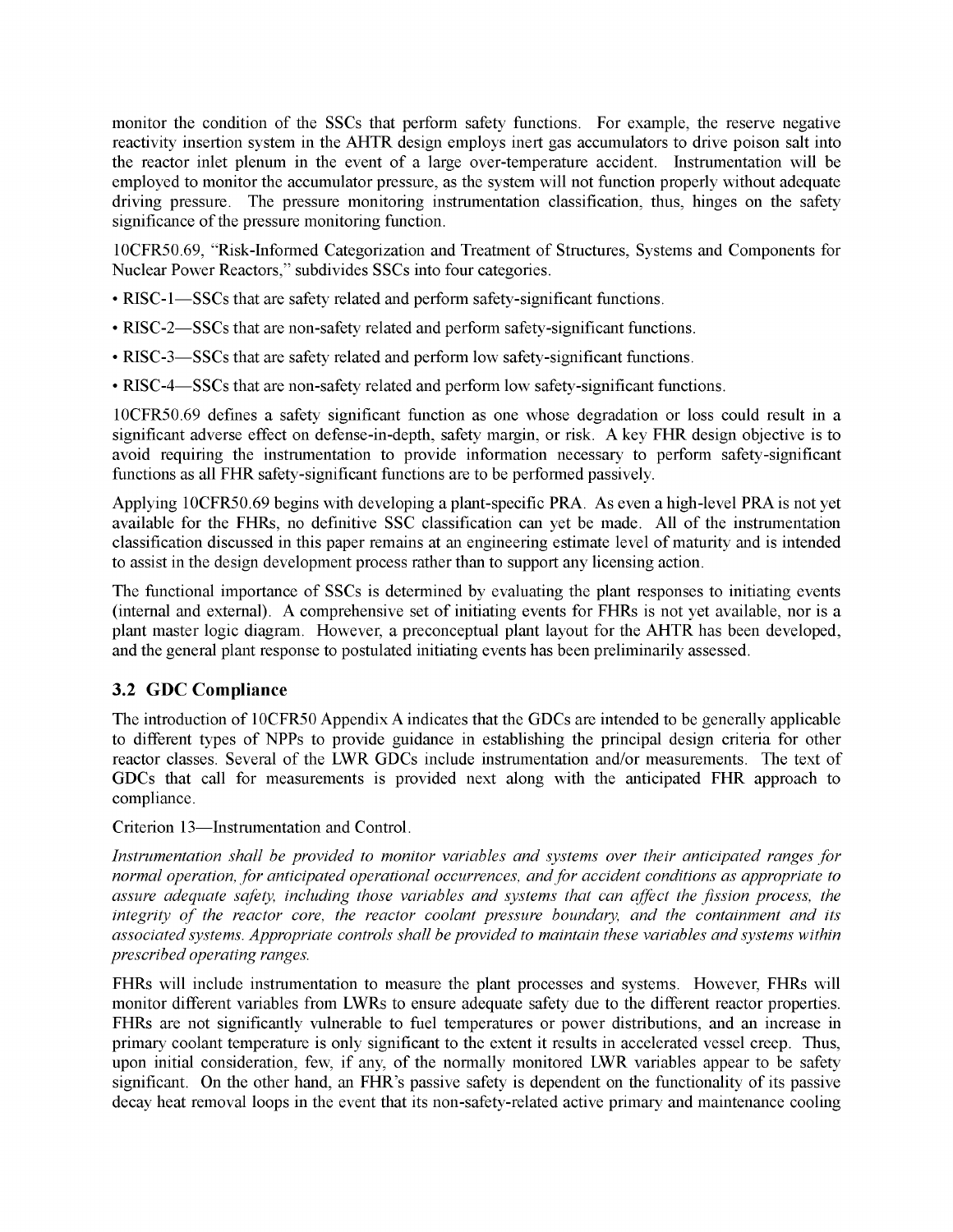systems fail. Moreover, decay heat removal loops have a number of potential failure modes ranging from stalling out the flow by inadvertently leaving the trace heating running on the loop cold leg to causing loop vulnerability to hydraulic shock by allowing a frozen plug to form in the surge tank. Consequently, instrumentation will be employed to monitor the functionality of the decay heat removal loops. Development of an FHR PRA with sufficient depth to include the different failure modes of the plant safety features thus remains a significant development task.

Criterion 20—Protection system functions.

*The protection system shall be designed (1) to initiate automatically the operation ofappropriate systems including the reactivity control systems, to assure that specified acceptable fuel design limits are not exceeded as a result ofanticipated operational occurrences and (2) to sense accident conditions and to initiate the operation ofsystems and components important to safety.*

An FHR's protection system will be both safety related and safety significant. However, an FHR's means to sense accident conditions and initiate the operation of systems and components important to safety are passive. The melt point triggers in an FHR's negative reactivity insertion systems both sense accident conditions and initiate system operation. Thus, while the melt point triggers will sense the accident conditions, they may not be considered part of the instrumentation system.

Criterion 24—Separation of protection and control systems.

*The protection system shall be separated from control systems to the extent that failure of any single control system component or channel, orfailure or removalfrom service ofany single protection system component or channel which is common to the control and protection systems leaves intact a system satisfying all reliability, redundancy, and independence requirements of the protection system. Interconnection ofthe protection and control systems shall be limited so as to assure that safety is not significantly impaired.*

Operation of an FHR's protection system does not involve instrumentation channels, as both its sensing and actuation are passive. Monitoring the accumulator gas pressure in the reserve shutdown system enables monitoring the operability of a key aspect of the protection system. The accumulator pressure will be provided by gas bottles, to avoid dependence on an active system while in operation. While the plant operators can rapidly insert large amounts of negative reactivity into the core separately from the passive protection systems, no operator actions are credited to achieve or maintain a safe shutdown condition as no instrumentation is credited to provide them with information necessary to determine when to scram the plant. The passive protection system also needs to maintain passive safety when subjected to incorrect operator or control system actions such as withdrawing control elements at the maximum possible rate. Thus, FHRs achieve compliance with GDC 24 largely by avoiding instrumentation in the protection system.

## **3.3 AOOs and Postulated Accidents**

An FHR's instrumentation system informs the plant operators and control system that an adverse condition exists or is developing, thereby enabling active response. The primary purpose for most of an FHR's instrumentation is to support effective reactor operation. However, the NRC's "Policy Statement on the Regulation of Advanced Reactors" [3] includes an objective of having "sufficient instrumentation to allow for more diagnosis and management before reaching safety systems challenge and/or exposure of vital equipment to adverse conditions." FHRs will, thus, tend to feature more extensive monitoring than LWRs. These measurements, while not specifically required to comply with the GDCs, support increased situational awareness.

A primary function ofthe instrumentation system is to enable the plant's operators to maintain situational awareness. Understanding the current plant conditions enables the operators and plant active systems to take mitigating actions to reduce the impact of accidents and transients. For example, the plant staff or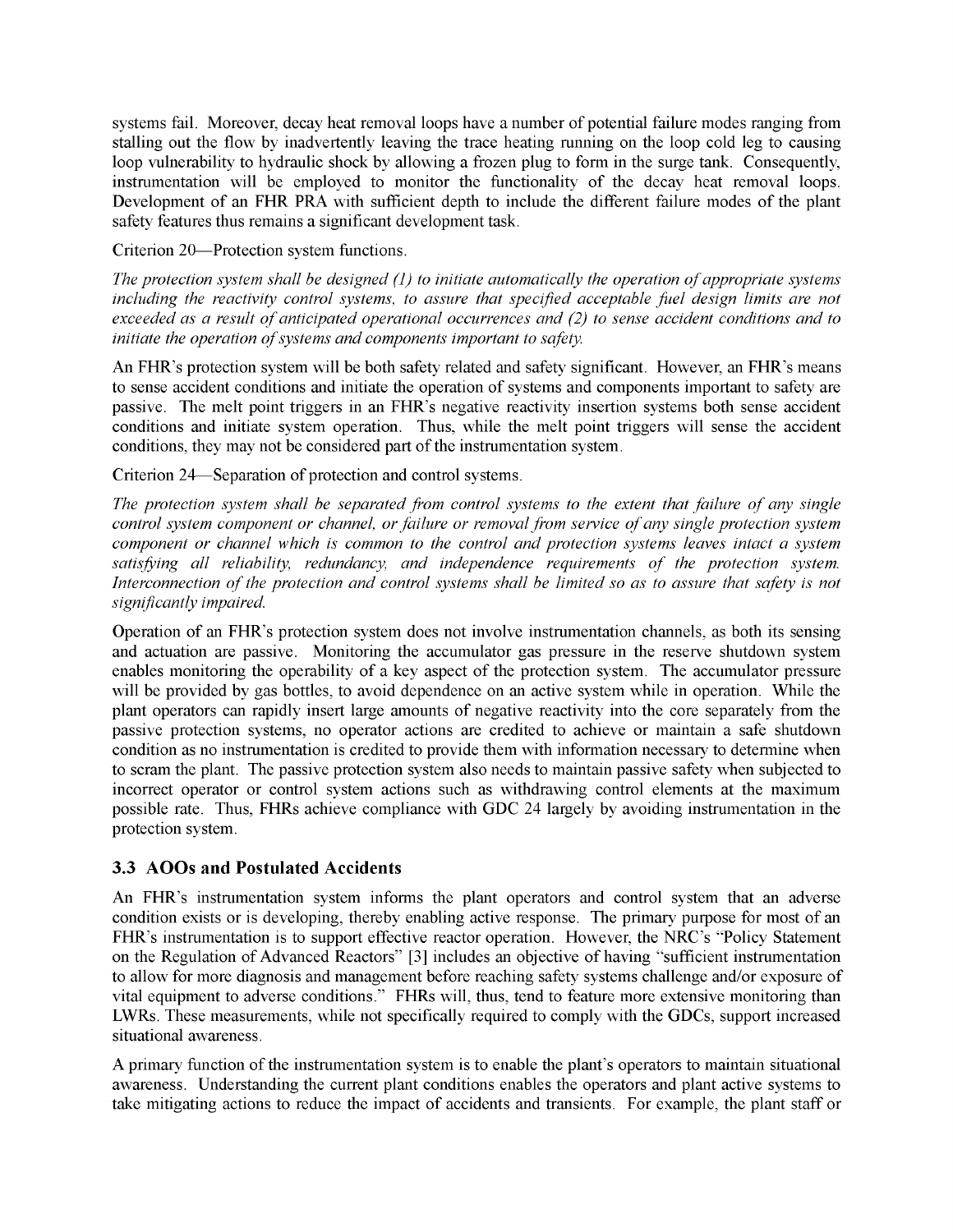control system can bring the maintenance cooling system on-line (including starting the local diesel generators) in the event of loss of offsite power to avoid challenging the safety-grade decay heat removal systems. Maintaining situational awareness also enables the plant staff or active systems to minimize the impact of control system or operator errors. Adequate plant instrumentation is key to enabling observing changes in plant state in response to control actions. While accident progression is slow at FHRs, sensing accident conditions early enables more effective response that minimizes the stress on the plant SSCs.

A key element in FHR instrumentation system design is developing a sufficient set of instruments to enable effectively diagnosing the full set of AOOs and DBAs. Recognizing that an AOO has occurred, enabling the plant operators to prevent further degradation towards a DBA, is a safety-related action. However, such accident mitigation would only be safety significant if failure to perform the mitigation function has a significant adverse impact on defense-in-depth, safety margin, or risk. A plant-specific PRA will be required to establish whether the mitigating actions are safety significant. However, a central design tenant of FHRs is that the primary safety functions are all to be performed passively. Thus, AOO response would be performed with safety-related non-safety-significant instrumentation.

While both LWRs and FHRs are thermal power plants and, consequently, will have conceptually similar process measurement requirements, the configuration of an FHR's instrumentation architecture will more closely resemble that of the safety-significant, high-value, non-nuclear process control industry. FHRs have adequate, fully passive negative reactivity insertion and decay heat removal responses that cannot be disabled by operator or active system actions. Thus, most of an FHR's instrumentation is not required to comply with safety requirements but instead primarily serves to support effective reactor operation. The design intent is that FHR operator actions may be safety related but will not be safety significant. The lower safety significance of most FHR instruments may allow FHRs to employ nontraditional network technologies and architectures. For example, wireless and communication over power lines may have larger roles at FHRs due to the decreased requirements for provability of correctness for lower safetysignificance systems.

A significant portion of the FHR instrumentation design effort is to develop instruments capable of monitoring accident and/or transient conditions. The distinctive aspects of an FHR enable different measurement techniques. The low-pressure, transparent coolant enables measurements to be made optically from above the coolant pool. For example, a single control rod drop would only cause a small change in reactor power but may be observable visually through optical elements located in the upper plenum. Additionally, the more plentiful gamma rays emitted as a result of 19F neutron interactions facilitate standoff measurements of physical processes such as reactor power or primary coolant flow. Other AOOs such as small heat exchanger tube leaks (which would be inward) could be observed through monitoring activation products in the primary coolant or change in coolant inventory. The plant control system would be relied upon to shut down the plant if significant leaks were to occur. The plant I&C system would, thus, be relied upon to perform a safety-related activity. Deterministic accident progression evaluation as well as a plant-specific PRA would be required to assess the safety-significance of the control system actions.

FHRs will also include instruments to accommodate plant aspects that do not have a direct correspondence at LWRs. For example, FHRs (unlike LWRs) operate in the structural alloy creep temperature regime. Monitoring (or periodically assessing) the reactor vessel creep provides direct evidence that the vessel is not approaching failure.

Anticipated transient without scram will not be an especially challenging transient for FHRs as the large upper plenum provides ample gas volume to avoid the potential to pressurize the system and a large thermal excursion would inherently scram the reactor. A single thermal transient would result in a minor (likely undetectable) increase in the vessel creep. Similarly, the pressure spike that would result from an intermediate-to-power-cycle heat exchanger tube rupture accident would be mitigated by rupture disks along the intermediate loop.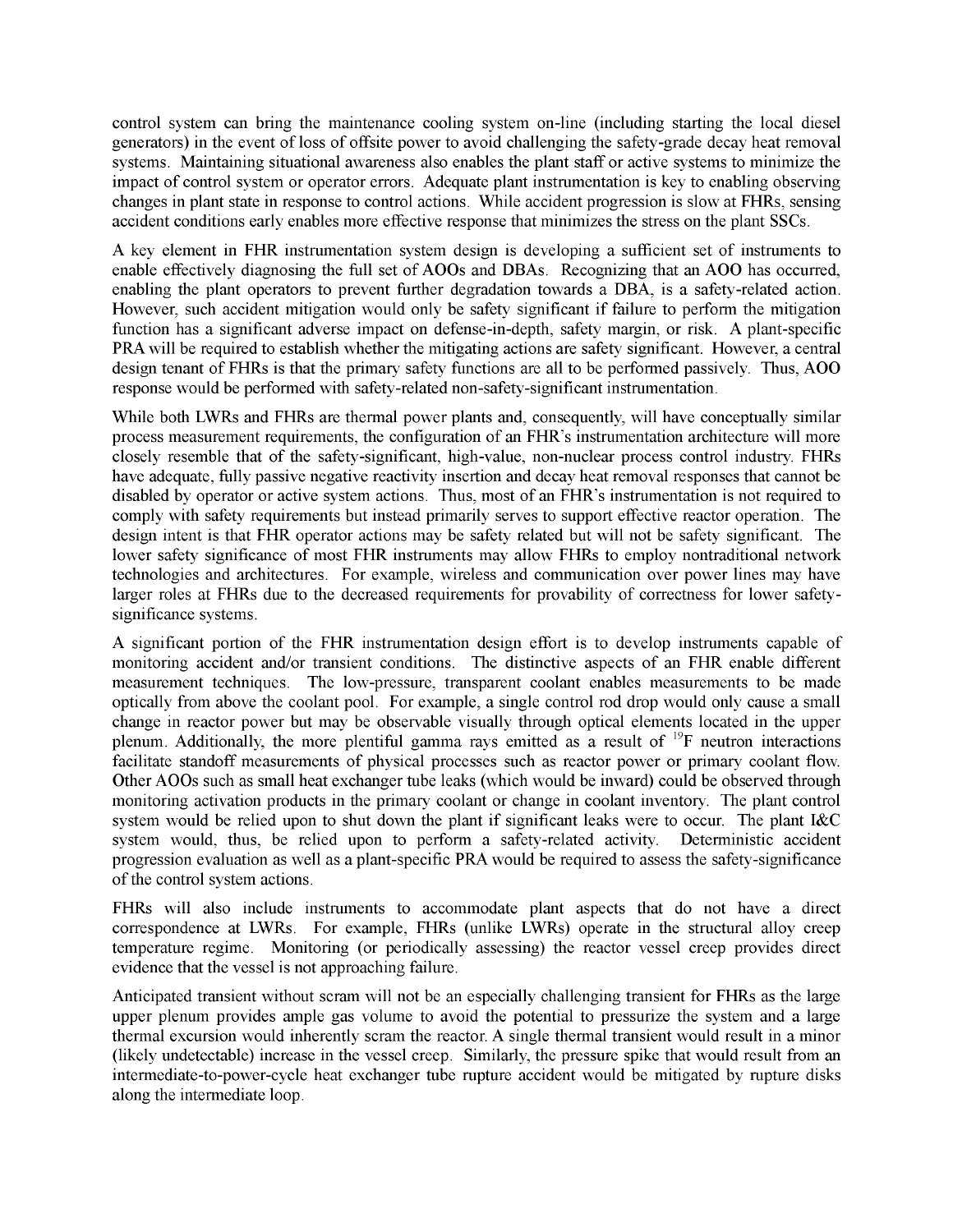#### **3.4 Severe Accidents**

The principal role for an FHR's instrumentation system in the prevention or mitigation of severe accidents is to monitor the status of the SSCs responsible for the principal reactor safety functions as well as those providing an alternate means to perform safety functions. The instrumentation system is responsible to provide the plant staff information on the core reactivity, the decay heat removal status, and the integrity of the radionuclide barriers. The instrumentation system also provides the information necessary to engage active alternate means to cool the core. For example, the instrumentation system monitors the condition of both the primary and maintenance cooling systems to assist the plant staff to either start the non-safety cooling systems or to make repairs. In a post-severe accident environment, the non-safety cooling systems or to make repairs. instrumentation system is also responsible to track the location of radionuclides that have escaped from the core as well as the core thermal and structural status.

Much of the instrumentation challenge in a LWR post-severe accident environment results from the consequences of severe core melt (e.g., steam, hydrogen explosion potential, pressure-driven radionuclide release from the primary coolant boundary). As a low-pressure system with highly thermally robust fuel, FHRs lack equivalent accident phenomena. FHRs, consequently, will not be able to draw extensively from the existing experience with severe accidents at LWRs. FHRs do not yet have a consensus set of severe accidents. However, early stage evaluation of accident progression and post-accident environment conditions can be performed by postulating non-causal failures of safety-significant SSCs. For example, substantial fuel damage (from a bad fuel batch) would release radionuclides into the fuel structure. Much of the fission gases released in a fuel damage accident would emerge into the upper plenum. If the primary coolant boundary were also to fail, the next layer of containment would become contaminated. Similarly, if the thin-walled reactor vessel were to rupture, the primary coolant level would lower to fill the space between the reactor vessel and the guard vessel. Also, a large civilian plane impact could substantially damage a single (due to the wide spacing between the mechanically robust chimneys) decay heat removal system.

A key element of the severe accident instrumentation requirements is component survival in the postaccident environment. However, the post-severe accident environment at an FHR will be less severe than at an LWR. An FHR's low-pressure primary coolant means that FHRs lack an equivalent environmental tolerance requirement of the hot steam exposure of LWRs following a coolant line rupture. Also, the post-severe accident radiation environment within containment may be lower than the normal operation environment, as the short-lived <sup>19</sup>F activation products will have died away within a few minutes after the reactor becomes subcritical. Only escaping fission gasses would significantly increase the in-containment dose away from the primary coolant boundary in the event of fuel damage accompanied by primary coolant boundary failure. The normal instrumentation shielding would continue to shield against gamma rays from radionuclides within the primary coolant boundary. FHRs also employ a thermally insulated primary coolant boundary minimizing containment heat-up and the consequent thermal challenge to instrumentation. The ability of FHRs to employ diverse communication pathways (wireless and communication over the power lines) due to the lower safety classification of the communications increases the probability of maintaining situational awareness in a post-severe accident environment when any particular communications pathway may become degraded.

## **4 DEVELOPMENT NEEDS**

FHR instrumentation system design and classification has three primary development needs: (1) system evaluation tools, (2) licensing framework, and (3) sensors for the salt environment. Developing and validating system evaluation tools are key to enabling FHRs to develop defensible system performance requirements. FHRs require development of accident initiators and a master logic diagram to enable modeling of accident sequences and assessing component performance requirements. Also, an FHR class-specific (and eventually a plant-specific) PRA is necessary to enable applying risk-based insights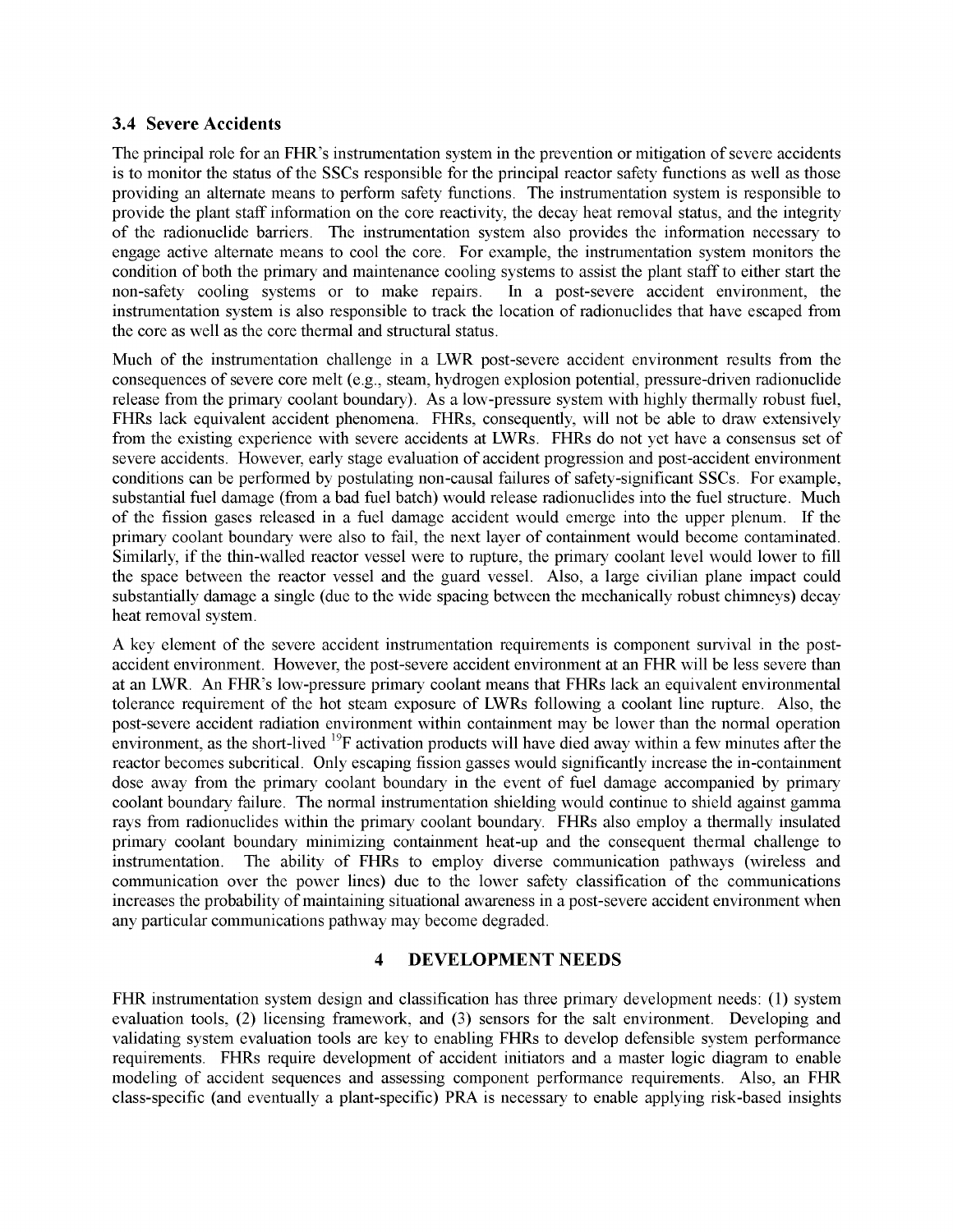into the design and evaluation process. Developing a more complete AHTR plant model that includes a full set of the specialized components and systems is the leading task in developing the PRA.

Instrumentation system design for FHRs would benefit substantially from the development of a technology neutral licensing framework for advanced reactors with substantial passive safety features. The function of FHR instrumentation necessary to comply with the GDCs is substantially different from LWR practice. Obtaining the NRC's guidance on acceptable means to comply with the safety principles underlying the existing LWR-focused GDCs through the use of passive safety features would reduce the uncertainty surrounding licensing in the United States. An FHR-specific license application review plan would also be a substantial aid to FHR development as the review plan would enable plant designers to minimize the uncertainty about the acceptability of specific plant design features.

An FHR's passive safety generally decreases the performance requirements of its instrumentation system. FHRs will have an extensive set of safety-related, non-safety-significant instrumentation. Understanding the current plant conditions enables the operators and plant active systems to take actions to prevent accidents from challenging the safety systems. The status of the safety-related, safety-significant SSCs can largely be determined using established measurement technologies. However, development and validation of FHR-specific sensors would be useful to validate that control and safety actions have occurred as intended. For example, the ability to optically access the upper plenum environment and thereby directly observe the core, vessel internals, and interior surface of the reactor vessel enables direct observation of the core coolability and the core criticality (Cerenkov glow). Significant aspects of the technology necessary to provide the optical access remain unproven.

### **5 CONCLUSIONS**

FHRs have strong inherent safety characteristics that enable FHR designs to be developed that passively perform their principal safety functions over any time frame. However, substantial development remains in all aspects of the FHR design. FHRs currently lack the PRA necessary to apply risk-informed insights to instrumentation classification. Also, FHRs do not have validated system performance evaluation tools that would enable confidently evaluating accident progression.

FHRs, like LWRs, are thermal power plants and will, consequently, measure the same process variables to operate the plants. The instrumentation performance requirements for FHRs, however, will be substantially different from LWRs due to the different characteristics of the plants. FHRs do not have any safety-significant threshold phenomena in their heat transfer or temperature characteristics. An FHR's reactivity control systems, decay heat removal systems, and radionuclide containment boundaries will be composed of safety-related SSCs that perform safety-significant functions. FHRs will also have a significant set of safety-related, non-safety-significant instrumentation to effectively operate the plant. However, all of an FHR's primary safety functions are intended to be performed passively, without requiring operator or active system intervention at any time. The full passive safety shifts the primary function of the instrumentation from providing the information necessary to take safety actions to monitoring the status of passive safety systems and the function of the process monitoring from ensuring adequate safety (GDC compliance) to providing sufficient information to take mitigating actions prior to challenging safety systems (achieving advanced reactor safety goals).

#### **6 ACKNOWLEDGMENTS**

This manuscript has been authored by UT-Battelle LLC under Contract No. DE-AC05-00OR22725 with the U.S. Department of Energy. The United States Government retains and the publisher, by accepting the article for publication, acknowledges that the United States Government retains a nonexclusive, paid-up, irrevocable, worldwide license to publish or reproduce the published form of this manuscript, or allow others to do so, for United States Government purposes.